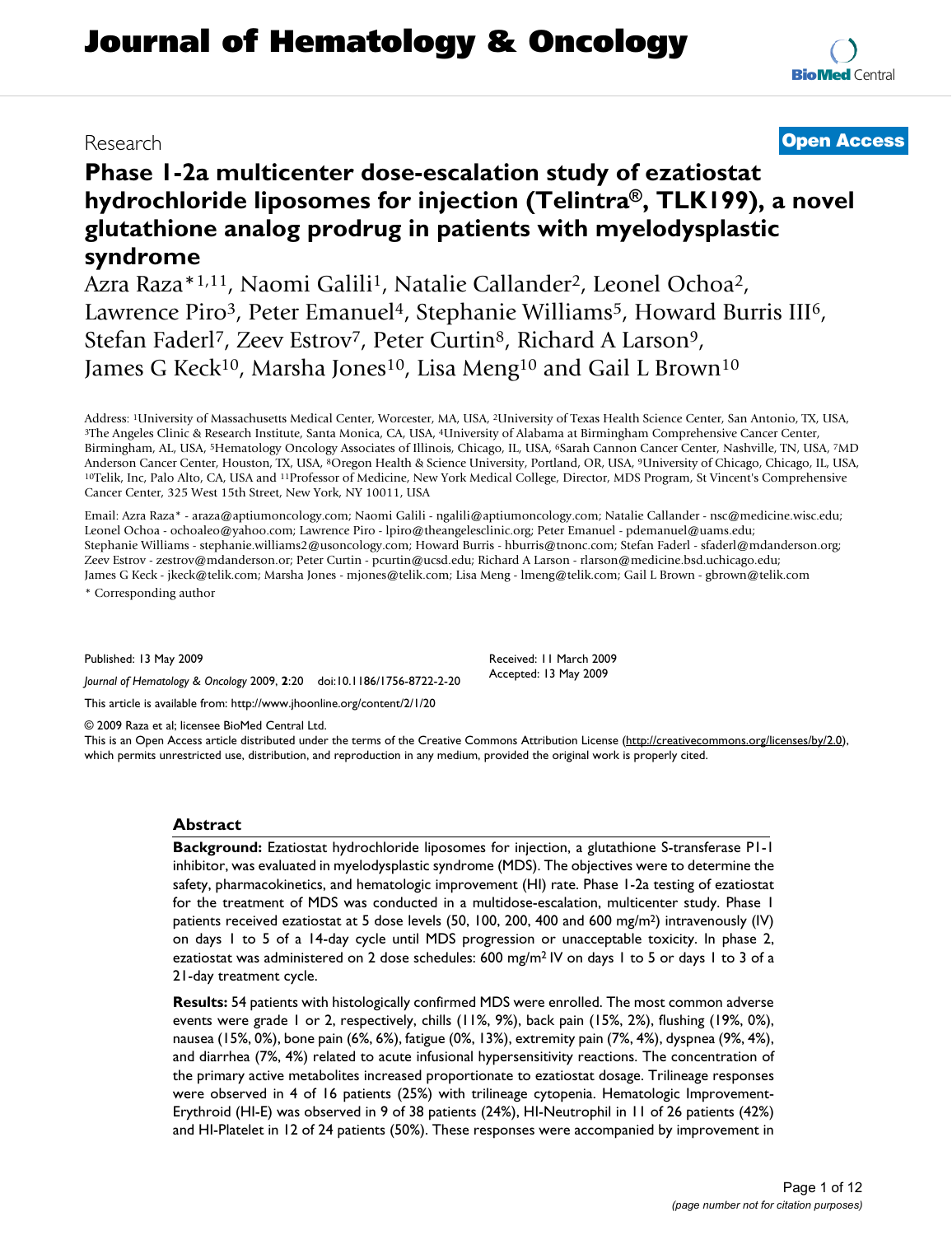clinical symptoms and reductions in transfusion requirements. Improvement in bone marrow maturation and cellularity was also observed.

**Conclusion:** Phase 2 studies of ezatiostat hydrochloride liposomes for injection in MDS are supported by the tolerability and HI responses observed. An oral formulation of ezatiostat hydrochloride tablets is also in phase 2 clinical development.

**Trial Registration:** Clinicaltrials.gov: NCT00035867

#### **Background**

Myelodysplastic syndrome (MDS) is a heterogeneous group of clonal hematopoietic stem cell disorders characterized by dysplasia in one or more granulocytic, erythroid and megakaryocytic lineages, leading to ineffective blood cell production and a variable risk of transforming to acute myeloid leukemia (AML) [1-4]. The treatment options available to patients with MDS are largely based on the patient's age and their prognosis as determined by the International Prognostic Scoring System (IPSS) [5]. For patients in the low to intermediate-1 IPSS risk categories, the goal of treatment is to improve ineffective hematopoiesis while providing the appropriate supportive care. In the higher risk patients, the goal is to extend survival and delay transformation to AML.

Currently, there are 3 U.S. Food and Drug Administration (FDA) approved treatments for MDS; however, the need for new targeted therapies with novel mechanisms of action, such as induction of differentiation and apoptosis continue to exist. Ezatiostat hydrochloride liposomes for injection (TLK199), a novel glutathione analog, is currently being developed for the potential treatment of cytopenias associated with MDS or chemotherapy, and potentially for the treatment of MDS that has transformed to AML. Ezatiostat is a synthetic tripeptide analog of glutathione that has been shown to stimulate the proliferation of myeloid precursors [5]. Ezatiostat is metabolized to TLK117. TLK117 selectively binds to and inhibits glutathione S-transferase P1-1 (GST P1-1), an enzyme that is overexpressed in many human cancers. Glutathione Stransferase P1-1 is known to bind to and inhibit Jun-Nterminal kinase (JNK), a key regulator of cellular prolifer-



#### **Figure I**

**Ezatiostat HCl Liposomes for Injection (TLK199) Mechanism of Action**. 1. Esterase action on the diester prodrug, ezatiostat liberates the active moiety, the tripeptide diacid; 2. Binding of diacid to GST P1-1 leads to release of JNK; 3. JNK phosphorylated c-JUN; 4. Phosphorylated C-Jun translocates to the nucleus and participates in transcription of growth and differentiation genes; 5. Trilineage growth and differentiation results.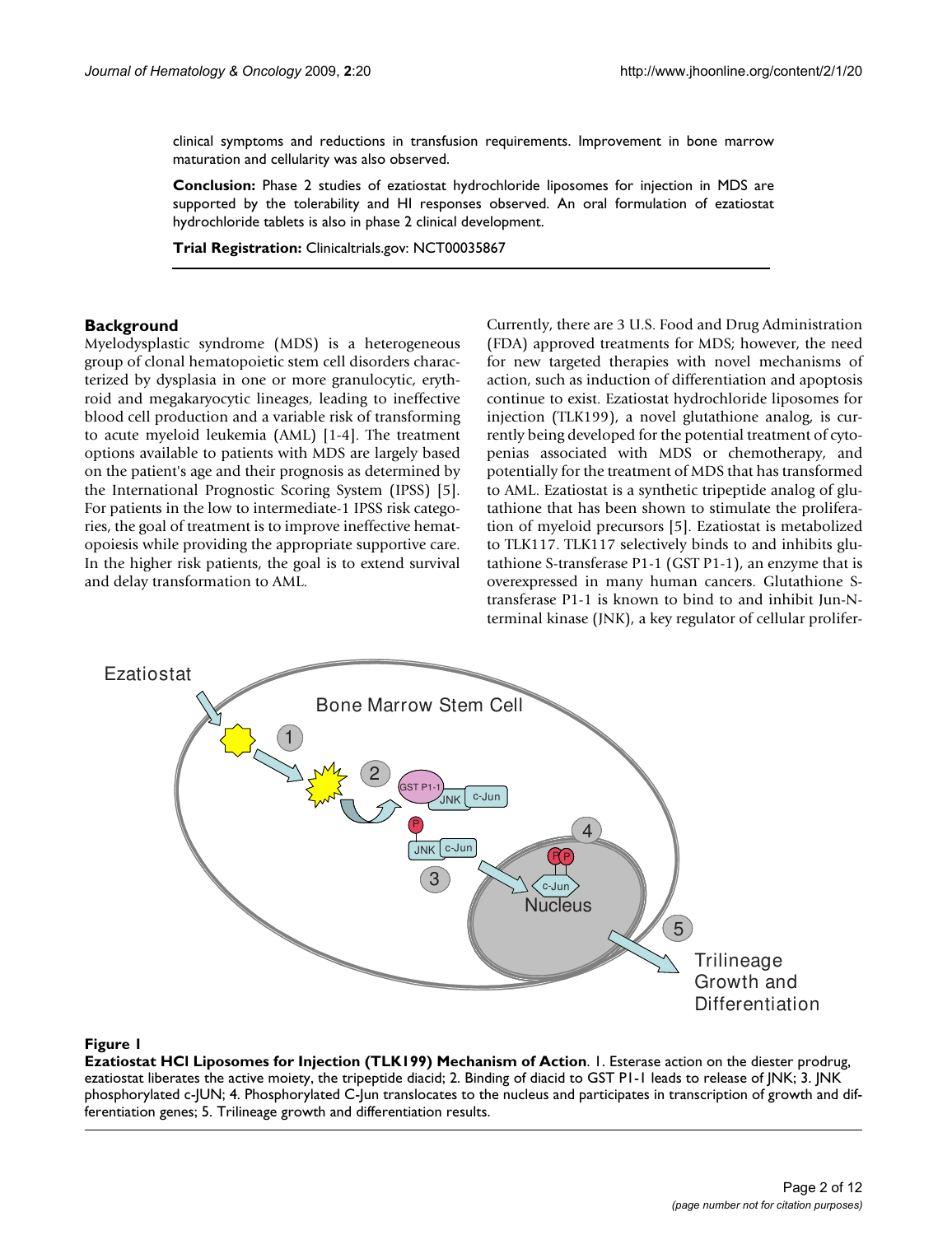ation, differentiation and apoptosis (Figure 1) [6]. TLK117 facilitates dissociation of GST P1-1 from JNK, leading to activation of JNK and the subsequent promotion of growth and maturation of hematopoietic progenitors in preclinical models (Figure 1), while promoting apoptosis in human leukemia cell lines. Ezatiostat has been shown to stimulate the multilineage differentiation of blasts to mature monocytes, granulocytes and erythrocytes with the potential to overcome the block in differentiation (ineffective myelopoiesis) that is characteristic of MDS [5,7,8]. Mice lacking the gene for GST P1-1, due to gene deletion, when compared to wild type mice, consistently demonstrate higher than normal neutrophil levels, in addition to a significant increase in the growth rate of their embryonal derived fibroblast cells [9]. These results are consistent with the reports that GST P1-1 is a negative regulator of cellular growth and differentiation exerting its effect by binding to JNK [10]. These findings provide the rationale and scientific support for evaluation of ezatiostat in patients with MDS.

Pre-clinical data have shown that ezatiostat was well tolerated at single and repeated doses (up to 1920 mg/m2/ day and 3200 mg/m2/day) in rats and dogs, respectively, with no observed dose-limiting toxicity (DLT). This firsttime-in-human phase 1-2a study of the intravenous (IV) formulation was designed on the basis of safety demonstrated in multi-dose toxicology studies and efficacy reported in animal model studies. The goal of this study was to determine the maximum tolerated dose (MTD) or optimal biologic dose (OBD) [as defined as the maximum therapeutic dose which may occur at doses well below the MTD], the pharmacokinetics, safety profile and the preliminary evidence of hematologic improvement (HI) in MDS patients. The results of a phase 1-2a multicenter, multiple dose-escalation, 2 dose schedules study are reported here.

#### **Materials and methods**

This study was conducted in accordance with International Conference on Harmonization and Good Clinical Practice standards. Institutional Review Board (IRB) approval was obtained from all participating institutions. (Note: authors Azra Raza and Naomi Galili moved to St. Vincent's Comprehensive Cancer Center, New York, NY, USA; Natalie Callander moved to University of Wisconsin Medical Center, Madison, WI; Leonel Ochoa-Bayona moved to Moffitt Cancer Center, Tampa, FL, USA, and Peter Curtin moved to University of California, San Diego, La Jolla, CA, USA; however, these institutions did not participate in this study.) All patients provided written informed consent prior to study participation.

#### *Patient population*

Patients, age  $\geq 18$  years with histologically confirmed diagnosis of primary MDS with an Eastern Cooperative Oncology Group (ECOG) performance status of 0 to 2, were enrolled. Patients were required to have adequate hepatic and renal function. No prior treatment with hematopoietic growth factors within 7 days of study entry and ineligibility for allogeneic bone marrow transplantation (BMT) were other inclusion criteria. Patients with a history of allergy to eggs, leptomeningeal metastases or leukemic meningitis; chemotherapy, radiotherapy or immunotherapy within 2 weeks of study entry; use of oral corticosteroids (except for the treatment of new adrenal failure or hormones for non-MDS related conditions), and known history of hepatitis B or C, human immunodeficiency virus (HIV) infection, or an active infection requiring antibiotics were excluded.

#### *Study design*

This phase 1-2a multicenter, open-label, multidose-escalation study of ezatiostat hydrochloride liposomes for injection (Telintra®, TLK199) was conducted in patients with all French-American-British (FAB) classification types of MDS. The phase 1 objectives of the study were to evaluate the safety, define the MTD or OBD, and to evaluate the pharmacokinetics of the IV liposomal formulation. In phase 1, ezatiostat was administered at a starting dose of 50 mg/m2 followed by subsequent dose-escalation to levels of 100, 200, 400 and 600 mg/m2 administered daily at a constant rate infusion over 60 minutes on days 1 to 5 of a 14-day treatment cycle. There are no animal models for MDS. The phase 1 dose schedule of ezatiostat administered daily × 5 every 2 weeks was based on the preclinical animal model of chemotherapy-induced neutropenia. A minimum of 3 patients were treated at each dose level. At least 2 patients must have completed 5 days of treatment and 9 days of follow-up prior to subsequent patients being enrolled at the next higher dose level. Patients who did not experience a drug-related toxicity were allowed to escalate to the next dose level after at least 1 ezatiostatnaïve patient safely completed the next higher dose level.

If no more than none of 3 or 1 of 6 patients experienced a DLT, 3 subsequent patients were enrolled at the next higher dose level. Dose-escalation continued until 2 or more patients in a cohort experienced a treatment-related DLT. A hematologic DLT was defined as a grade 4 hematologic toxicity complicated by infection, severe hemorrhage or marrow aplasia persisting greater than 4 weeks. A non-hematologic DLT was defined as any treatmentrelated grade 3 or 4 non-hematologic toxicity occurring during the first treatment cycle.

The MTD was defined as the highest dose at which none of 3 or 1 of 6 patients experienced a DLT or 1 full dose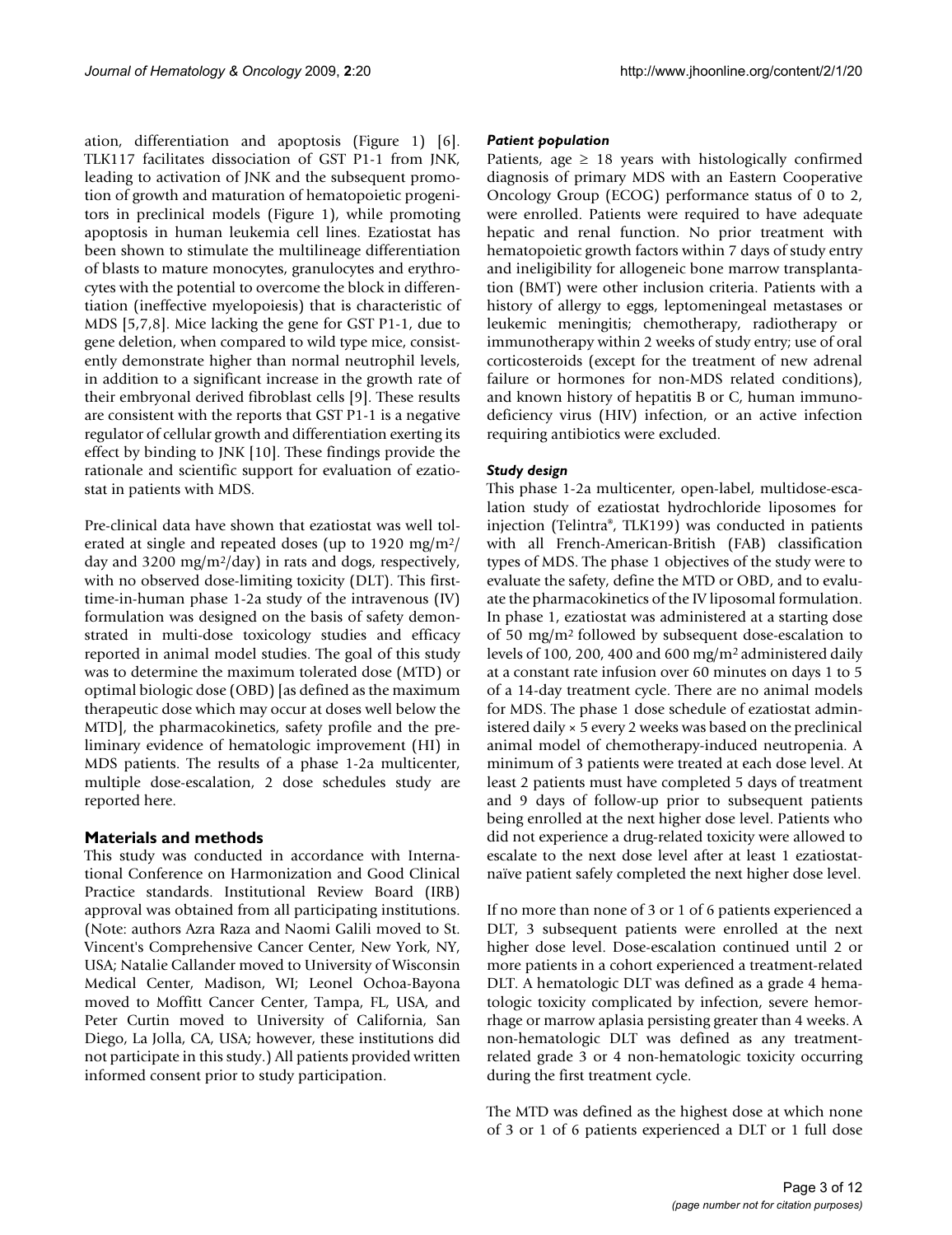level below the level where a DLT was observed. If biologic activity based on the HI rate was observed prior to the MTD being established, the OBD would be selected for phase 2a evaluation. Patients were allowed to continue treatment until the patient experienced a lack of MDS response [defined as lack of hematologic improvement response after receiving 2 cycles of therapy] or unacceptable toxicities.

The objectives for the phase 2a study were to evaluate safety, determine the optimal dose schedule, and determine the objective hematologic improvement response rate by MDS International Working Group (IWG) (2000) response criteria. Patients were enrolled sequentially to the 2 dose schedules that were evaluated: ezatiostat administered IV at 600 mg/m2 daily on days 1 to 5 or days 1 to 3 of a 21-day treatment cycle. In phase 2a, the 2 dose schedules were selected to test whether clinical benefit could be obtained in MDS patients on a more convenient IV dose schedule(s) to ensure the regimen could be given as an outpatient. Patients were allowed to continue treatment until MDS progression or unacceptable toxicities. In both phases of the study, adverse events (AEs) were graded in accordance with the National Cancer Institute-Common Toxicity Criteria, version 2.0 (NCI-CTC, v2.0) [11].

#### *Drug formulation and administration*

Ezatiostat hydrochloride liposomes for injection is formulated as a sterile, white lyophilized powder and was reconstituted with 0.9% Sodium Chloride for Injection, USP (United States Pharmacopeia) and diluted in 5% Dextrose Injection, USP prior to IV administration. Each vial contains 103 mg of active substance (ezatiostat hydrochloride liposomes for injection); the reconstituted product contains 10  $\mu$ g/ml of ezatiostat.

The filtered infusion solution was administered at a constant infusion rate over 60 minutes. Prior to receiving the first infusion, patients were premedicated with dexamethasone, antihistamines and an  $H_2$  blocker. If no acute allergic reaction occurred after the first infusion, patients received subsequent infusions without premedication, at the investigator's discretion.

#### *Baseline and follow-up assessments*

All patients underwent a screening evaluation including a complete medical history, physical examination with vital signs, assessment of ECOG performance status, electrocardiogram (ECG) and chest X-ray. Pretreatment laboratory evaluation included complete blood count (CBC) with differential, reticulocyte count, coagulation profile, serum chemistry profile, urinalysis and pregnancy test (for female patients of child-bearing potential only).

Within 72 hours of day 1 of each subsequent treatment cycle, laboratory tests (CBC with differential and chemistry profile), a physical examination including vital signs, an assessment of ECOG performance status, documentation of concomitant medication(s) used, and an assessment of AEs were performed and documented. On days 1, 2 and 5 of the first treatment cycle, blood samples for pharmacokinetic assay of ezatiostat blood levels were obtained at specified time intervals. Concentrations of ezatiostat and the active metabolites, TLK236 and TLK117, were determined in whole blood by an LC-MS assay. On day 1 in the first treatment cycle, urine samples were also collected at pre-dose and within 24 hours following the infusion.

Complete blood count with differential were repeated daily on days 1 to 5 and day 8 of the first treatment cycle and on days 1, 5 and 8 of subsequent cycles. Hematologic improvement response assessment by IWG (2000) criteria was performed during every other treatment cycle and at the end of study treatment. A formal validated quality of life instrument was not utilized in this phase 1-2a study; however, an informal questionnaire was administered at baseline and on day 1 of each treatment cycle to assess key MDS clinical symptoms.

In phase 2, on day 1 in the first treatment cycle, patients underwent a physical examination including vital signs and an assessment of ECOG performance status, laboratory assessments (CBC with differential, reticulocyte count, chemistry profile and urinalysis), documentation of concomitant medication(s) used and assessment of AEs. Vital signs and assessment of AEs were performed on days 1 to 5 (dose schedule 1) or days 1 to 3 (dose schedule 2) of each subsequent treatment cycle. Hematologic improvement response assessment by IWG (2000) was performed every other treatment cycle and at the end of study treatment.

#### *Dose modifications*

Patients who experienced any non-hematologic adverse event of grade 3 or higher had treatment delayed by up to a maximum of 3 weeks until recovery to grade 1 or baseline and continued treatment at a dose reduced by 20%. Patients who experienced uncomplicated drug-related grade 4 neutropenia, febrile neutropenia (except uncomplicated febrile neutropenia unassociated with grade 3 or 4 infections) and grade 4 thrombocytopenia had treatment reduced by 20% for all subsequent treatments.

For any patient who did not meet the minimum retreatment criteria on day 15 of a treatment cycle in phase 1 or on day 22 in phase 2a, administration of the subsequent treatment cycle was delayed and the toxicity was re-evaluated. If recovery did not occur after a delay of 21 days,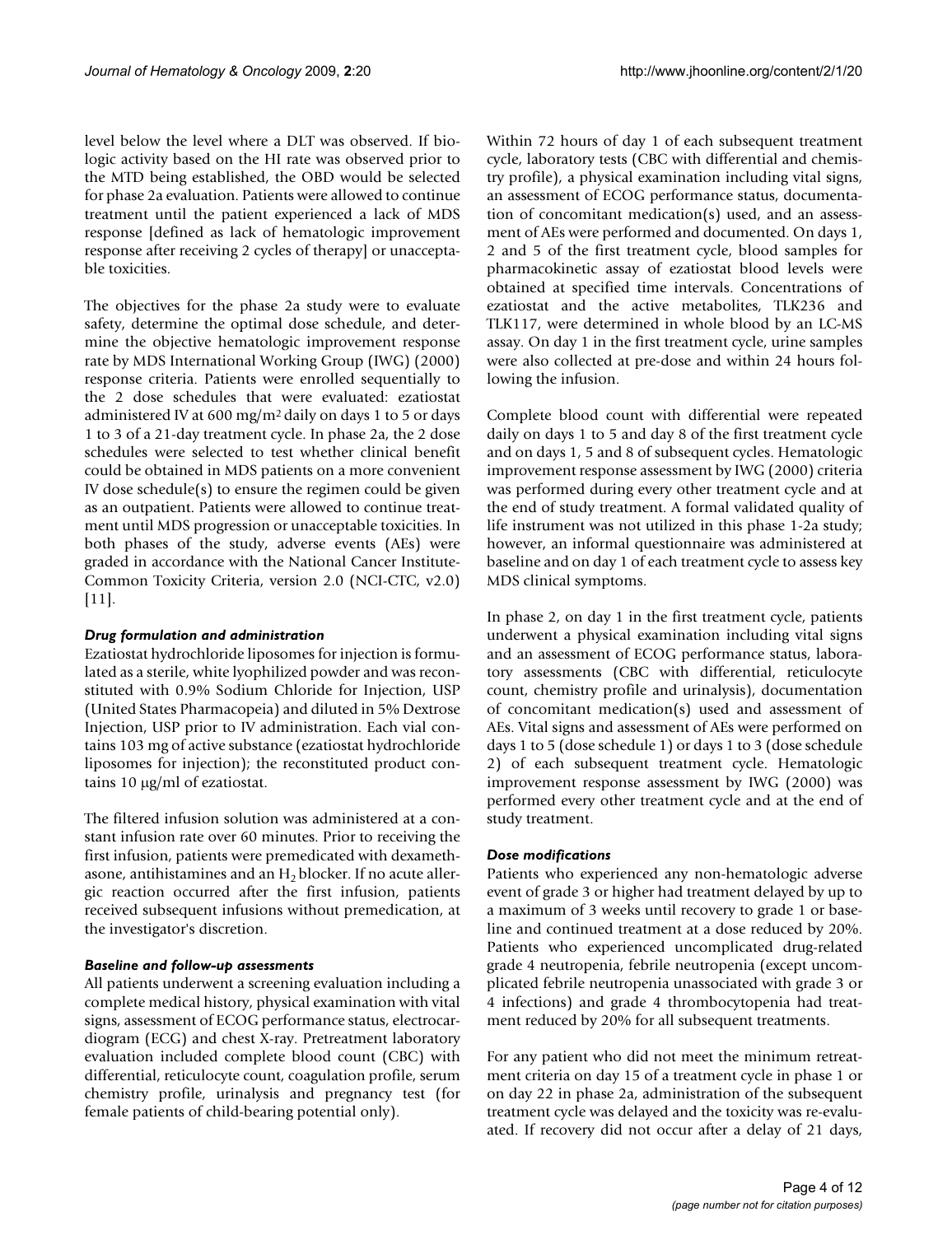treatment was discontinued and the patient was followed until resolution of the AE.

#### *Efficacy evaluation*

Hematologic improvement response assessment was performed every other treatment cycle and was based on the standardized criteria for assessing MDS response as proposed by the IWG (2000) for MDS [12,13]. In addition, in phase 2a, bone marrow assessments were reviewed at 4 months for the natural history assessment per IWG (2000).

Patients with HI in the erythroid (E), neutrophil (N) and platelet (P) cell lines were summarized by each individual cell lineage as HI-E, HI-N and HI-P, respectively, based on the number of cytopenic peripheral blood cell lineages at baseline. The primary analysis was conducted under IWG (2000) criteria.

### *Ezatiostat hydrochloride liposomes for injection pharmacokinetic assessment*

Plasma and urinary concentrations of ezatiostat and its metabolites (TLK235, TLK236 and TLK117) were analyzed by an LC-MS assay. Limit of quantification (LOQ) was 10  $\mu$ g/ml for all 3 entities. Figure 2 shows the proposed pharmacokinetic model of ezatiostat using non-linear mixed-effects modeling by NONMEM®.

### *Statistical analysis*

Demographic and baseline MDS disease characteristics of all treated patients were summarized descriptively. The sample size and the total number of doses administered per cycle per patient were summarized overall and for each dose level of ezatiostat administered IV at 50, 100, 200, 400 and 600 mg/m2.

The incidence of treatment-related AEs and clinically significant abnormal changes in laboratory results were summarized by the NCI-CTC v2.0 grades.

Pharmacokinetic data were analyzed with plasma concentration-time profiles constructed for each patient treated in phase 1. Summary statistics were generated for each individual and for each treatment group.



### **Figure 2**

**Ezatiostat HCl Liposomes for Injection (TLK199) Pharmacokinetics**. Formation of metabolites is assumed to be unidirectional. Ezatiostat undergoes de-esterification to both TLK235 and TLK236; however, because the quantity of TLK235 measured in this study is consistently less than the level of quantification, this pathway is ignored (dashed lines). TLK236 undergoes further de-esterification to TLK117. Each of ezatiostat and TLK236 can be eliminated via more than one pathway. However, this study provides no insight into the fraction of each entity eliminated by each pathway.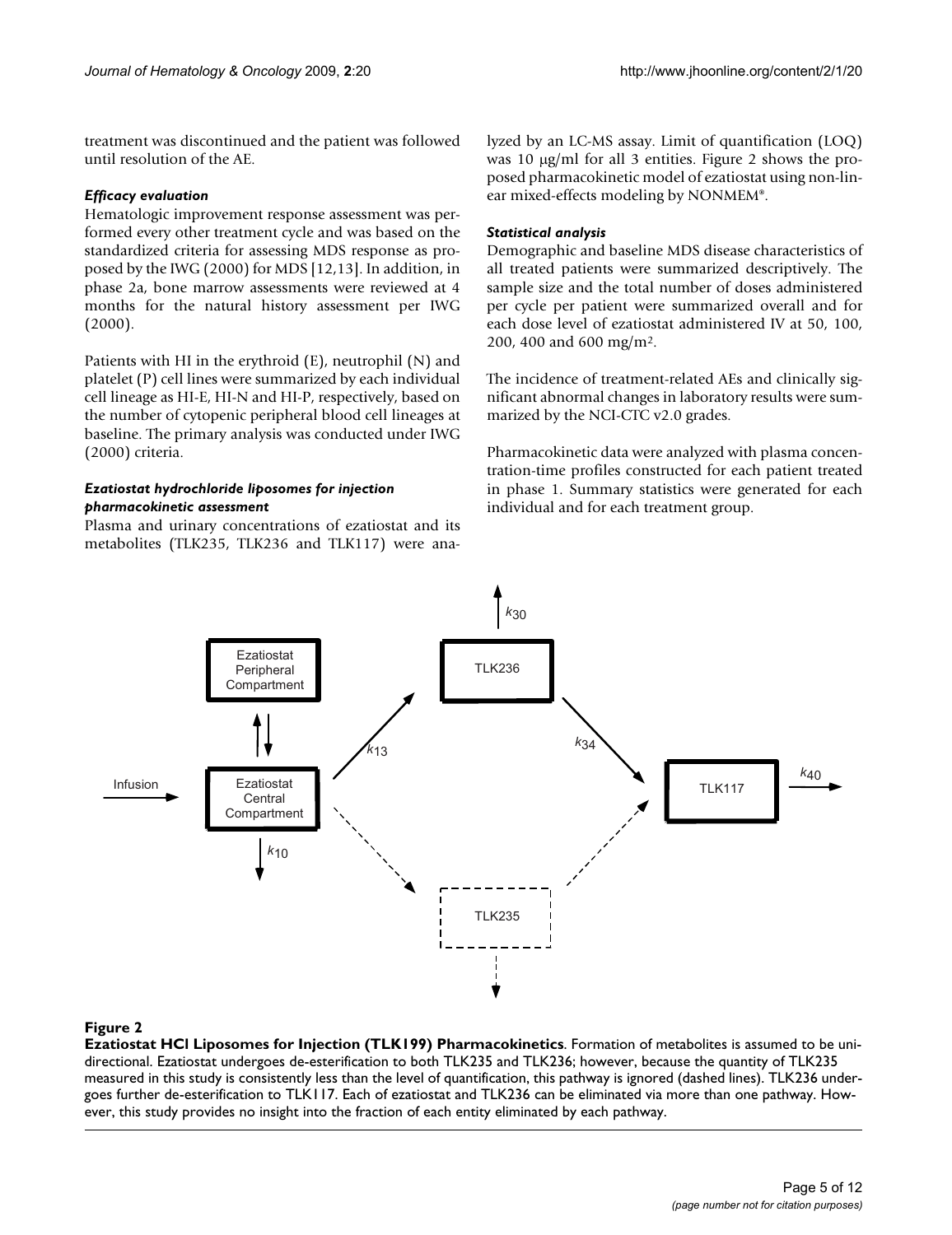The HI, HI-E, HI-N, and HI-P response rates by IWG (2000) criteria, were calculated overall and by demographics and MDS disease characteristics among efficacyevaluable patients who received at least 2 cycles of ezatiostat. Blood transfusion requirements and clinical symptom improvements were also summarized.

#### **Results**

#### *Patient demographic characteristics*

Fifty-four patients (35 males and 19 females) with histologically confirmed MDS were enrolled in the study and treated at 10 centers in the United States between May 13, 2002, and September 27, 2005 (Table 1). Fifty-six percent of patients had an ECOG performance status of 1 and 65% were male. Ages ranged from 22 to 90 years (median age was 70 years).

The patients treated in this study exhibited a range of FAB subtype classifications that was typical for the disease spectrum of MDS. Thirty (56%) patients had refractory anemia (RA), 9 (17%) had refractory anemia with ringed sideroblasts (RARS), 9 (17%) refractory anemia with excess blasts (RAEB); 3 (6%) with refractory anemia with excess blasts in transformation (RAEB-t); 1 (2%) chronic myelomonocytic leukemia (CMML), and 2 (4%) were unknown. There were no patients with secondary MDS on this study.

Twenty-seven (50%) patients had an abnormal karyotype. Trilineage cytopenia was present in 20 patients, bilineage cytopenia was present in 16 patients, and unilineage cytopenia was present in 18 patients.

The median number of prior therapies received by patients enrolled in this study was 1 (range 0–9) with 29 (54%) having received epoetin, 8 (15%) growth factors such as G-CSF or 1 (2%) GM-CSF, 4 (7%) lenalidomide or thalidomide, 2 (4%) azacitidine, 5 (9%) steroids, 3 (6%) other chemotherapies (e.g., amifostine, interleukin-11, premaine, investigational drug, Winrho), and 2 (4%) vitamins. At baseline, 41 (76%) patients were red blood cell (RBC) transfusion-dependent by the IWG (2000) criteria.

#### *Ezatiostat hydrochloride liposomes for injection study treatment administration*

In phase 1, five dose levels ranging from 50 to 600 mg/m<sup>2</sup> were evaluated (Table 2). The median number of cycles received per patient was 4 (range 1–8).

Dose reductions due to AEs were infrequent as only 2 patients required a dose reduction (1 each at the 50 mg/ m2 and 600 mg/m2 dose levels). A total of 13 patients had dose delays (2 occurring at the 50 mg/m2 dose level, 3 at 100 mg/m<sup>2</sup>, 1 at 200 mg/m<sup>2</sup>, 4 at 400 mg/m<sup>2</sup> and 3 at the 600 mg/m2 dose level). The dose of ezatiostat was

**Table 1: Patient Demographics and MDS Disease Characteristics (N = 54)**

| Age (years)                               |                    |
|-------------------------------------------|--------------------|
| Median                                    | 70                 |
| Range                                     | 22–90              |
| <b>Age By Decade</b>                      | n (%)              |
| < 60                                      | 8 (15)             |
| $61 - 570$                                | 19 (35)            |
| $70 - 80$                                 | 18 (33)            |
| $\geq 80$                                 | 9 (17)             |
| Gender                                    |                    |
| Male                                      | 35 (65)            |
| Female                                    | 19 (35)            |
| <b>Baseline Performance Status (ECOG)</b> |                    |
| 0                                         | 18(33)             |
| I                                         | 30 (56)            |
| $\overline{2}$                            | 4(7)               |
| Unknown                                   | 2(4)               |
| Race                                      |                    |
| Caucasian                                 | 48 (88)            |
| Hispanic                                  | 3(6)               |
| Asian                                     | 1(2)               |
| Black                                     | $\left( 2 \right)$ |
| Other                                     | $\left( 2 \right)$ |
| <b>FAB Classification</b>                 |                    |
| RA                                        | 30 (56)            |
| <b>RARS</b>                               | 9 (17)             |
| RAEB                                      | 9(17)              |
| RAEB-t                                    | 3(6)               |
| <b>CMML</b>                               | 1(2)               |
| Unknown                                   | 2(4)               |
| <b>Baseline Karyotype</b>                 |                    |
| Abnormal                                  | 27 (50)            |
| Normal                                    | 27 (50)            |
| <b>IPSS Score</b>                         |                    |
| Low                                       | 39 (72)            |
| Intermediate                              | 1(2)               |
| High                                      | 12 (22)            |
| Unknown                                   | 2(4)               |
| <b>Prior Therapy</b>                      |                    |
| <b>Blood Product Support</b>              | 41 (76)            |
| r-EPO                                     | 29 (54)            |
| G-CSF                                     | 8(15)              |
| Steroids                                  | 6 (II)             |
| Thalidomide/Lenalidomide                  | 10(18)             |
| Other Chemotherapy                        | 8(15)              |
| 5-Azacitadine                             | 7(13)              |
| Vitamins                                  | 3(6)               |
| <b>GM-CSF</b>                             | 1(2)               |
| <b>Baseline Hematologic Values</b>        | Median (Range)     |
| <b>ANC</b>                                | $1.4(0.0-27.3)$    |
| HCT                                       | 27.0 (19.3-37.8)   |
| Hgb                                       | $9.1(6.7-12.6)$    |
| <b>Platelet Count</b>                     | 70.0 (9.0-890)     |
|                                           |                    |

Abbreviations: RA, refractory anemia; RARS, refractory anemia with ringed sideroblasts; RAEB, refractory anemia with excess blasts; RAEB-t, refractory anemia with excess blasts in transformation; CMML, chronic myelomonocytic leukemia; IPSS, International Prognostic Scoring System; r-EPO, recombinant epoetin; G-CSF, granulocyte colony-stimulating factor; GM-CSF, granulocyte macrophage colony stimulating factor; HCT, hematocrit; Hgb, hemoglobin.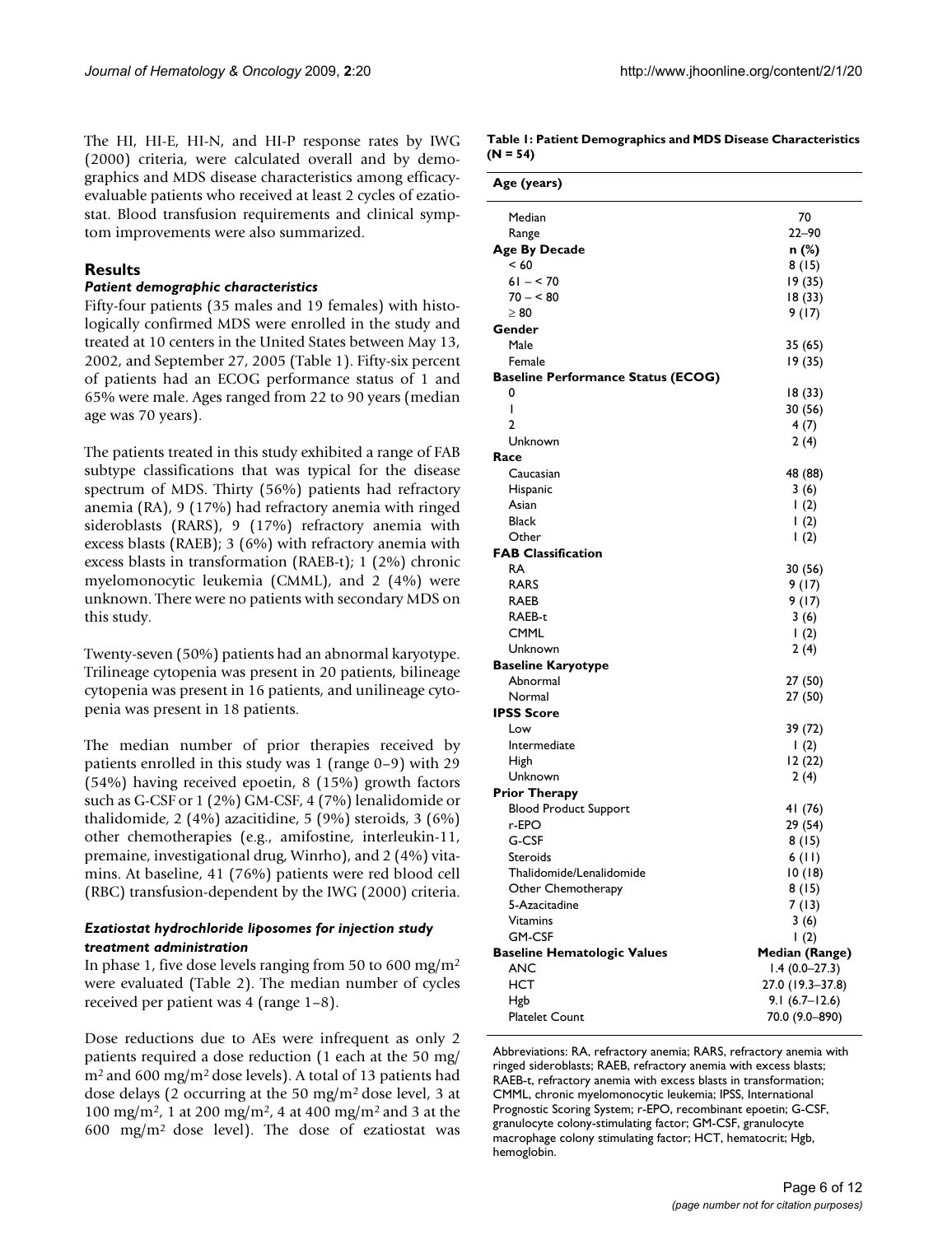| Phase I                            |                 |                                    |                                        |
|------------------------------------|-----------------|------------------------------------|----------------------------------------|
| Doase Cohort (mg/m <sup>2</sup> )  | # of Patients   | <b>Total # Cycles Administered</b> | Median # of Cycles per Patient (Range) |
| 50                                 | 6               | 16                                 | $3(1-5)$                               |
| 100                                |                 | 10                                 | $4(2-4)$                               |
| 200                                |                 | 19                                 | $7(4-8)$                               |
| 400                                |                 | 36                                 | $8(1-8)$                               |
| 600                                |                 | 32                                 | $5(1-8)$                               |
| <b>TOTAL</b>                       | 26              | 113                                | $4(1-8)$                               |
|                                    |                 | Phase 2                            |                                        |
| Treatment (600 mg/m <sup>2</sup> ) | # of Patients   | <b>Total # Cycles Administered</b> | Median # of Cycles per Patient (Range) |
| Dose Schedule 1                    | $\overline{10}$ | 93                                 | $8(4-17)$                              |
| Dose Schedule 2                    | 18              | 117                                | $4(1-19)$                              |
| <b>TOTAL</b>                       | 28              | 210                                | $7(1-19)$                              |

#### **Table 2: Ezatiostat Hydrochloride Liposomes for Injection Treatment Administration**

**Table 3: Hematologic and Non-Hematologic Adverse Events Related to Ezatiostat in** t **5% of Patients**

| For All Dose Groups Combined Maximum Toxicity Grade (N = 54) |                  |                    |                    |                    |                            |
|--------------------------------------------------------------|------------------|--------------------|--------------------|--------------------|----------------------------|
| <b>Adverse Event</b><br>(Preferred Term)                     | Grade I<br>n (%) | Grade 2<br>n (%)   | Grade 3<br>n (%)   | Grade 4<br>$n$ (%) | <b>All Grades</b><br>n (%) |
| Hematologic                                                  |                  |                    |                    |                    |                            |
| Anemia                                                       | 0(0)             | 0(0)               | $\left( 2 \right)$ | $\vert$ (2)        | 2(4)                       |
| Leukocytosis                                                 | 0(0)             | $\perp$ (2)        | 0(0)               | 0(0)               | $\binom{2}{}$              |
| Leukopenia                                                   | 0(0)             | 0(0)               | $\left( 2 \right)$ | 0(0)               | $\vert$ (2)                |
| Thrombocytopenia                                             | 0(0)             | $\vert$ (2)        | 0(0)               | 0(0)               | $\left( 2 \right)$         |
| Non-hematologic                                              |                  |                    |                    |                    |                            |
| Chills                                                       | 6(11)            | 5(9)               | 0(0)               | 0(0)               | 11(20)                     |
| <b>Back Pain</b>                                             | 8(15)            | $\left( 2 \right)$ | 0(0)               | $\left( 2 \right)$ | 10(19)                     |
| Drug Hypersensitivity                                        | 4(7)             | $\vert$ (2)        | 3(6)               | 2(4)               | 10(19)                     |
| Flushing                                                     | 10(19)           | 0(0)               | 0(0)               | 0(0)               | 10(19)                     |
| Nausea                                                       | 8(15)            | 0(0)               | $\frac{1(2)}{2}$   | 0(0)               | 9(17)                      |
| <b>Bone Pain</b>                                             | 3(6)             | 3(6)               | 2(4)               | 0(0)               | 8(15)                      |
| Dyspnea                                                      | 5(9)             | 2(4)               | 0(0)               | 0(0)               | 7(13)                      |
| Fatigue                                                      | 0(0)             | 7(13)              | 0(0)               | 0(0)               | 7(13)                      |
| Pain in Extremity                                            | 4(7)             | 2(4)               | $\left( 2 \right)$ | 0(0)               | 7(13)                      |
| Diarrhea                                                     | 4(7)             | 2(4)               | 0(0)               | 0(0)               | 6(11)                      |
| Chest Pain                                                   | 2(4)             | 1(2)               | 2(4)               | 0(0)               | 5(9)                       |
| <b>Dizziness</b>                                             | 4(7)             | 0(0)               | $\left( 2 \right)$ | 0(0)               | 5(9)                       |
| <b>Chest Discomfort</b>                                      | 3(6)             | $\vert$ (2)        | 0(0)               | 0(0)               | 4(7)                       |
| Headache                                                     | 3(6)             | $\left( 2 \right)$ | 0(0)               | 0(0)               | 4(7)                       |
| Vomiting                                                     | 4(7)             | 0(0)               | 0(0)               | 0(0)               | 4(7)                       |
| Abdominal Pain Upper                                         | 2(4)             | $\left( 2 \right)$ | 0(0)               | 0(0)               | 3(6)                       |
| Arthralgia                                                   | 2(4)             | $\perp$ (2)        | 0(0)               | 0(0)               | 3(6)                       |
| Musculoskeletal Discomfort                                   | 3(6)             | 0(0)               | 0(0)               | 0(0)               | 3(6)                       |
| Insomnia                                                     | 2(4)             | $\vert$ (2)        | 0(0)               | 0(0)               | 3(6)                       |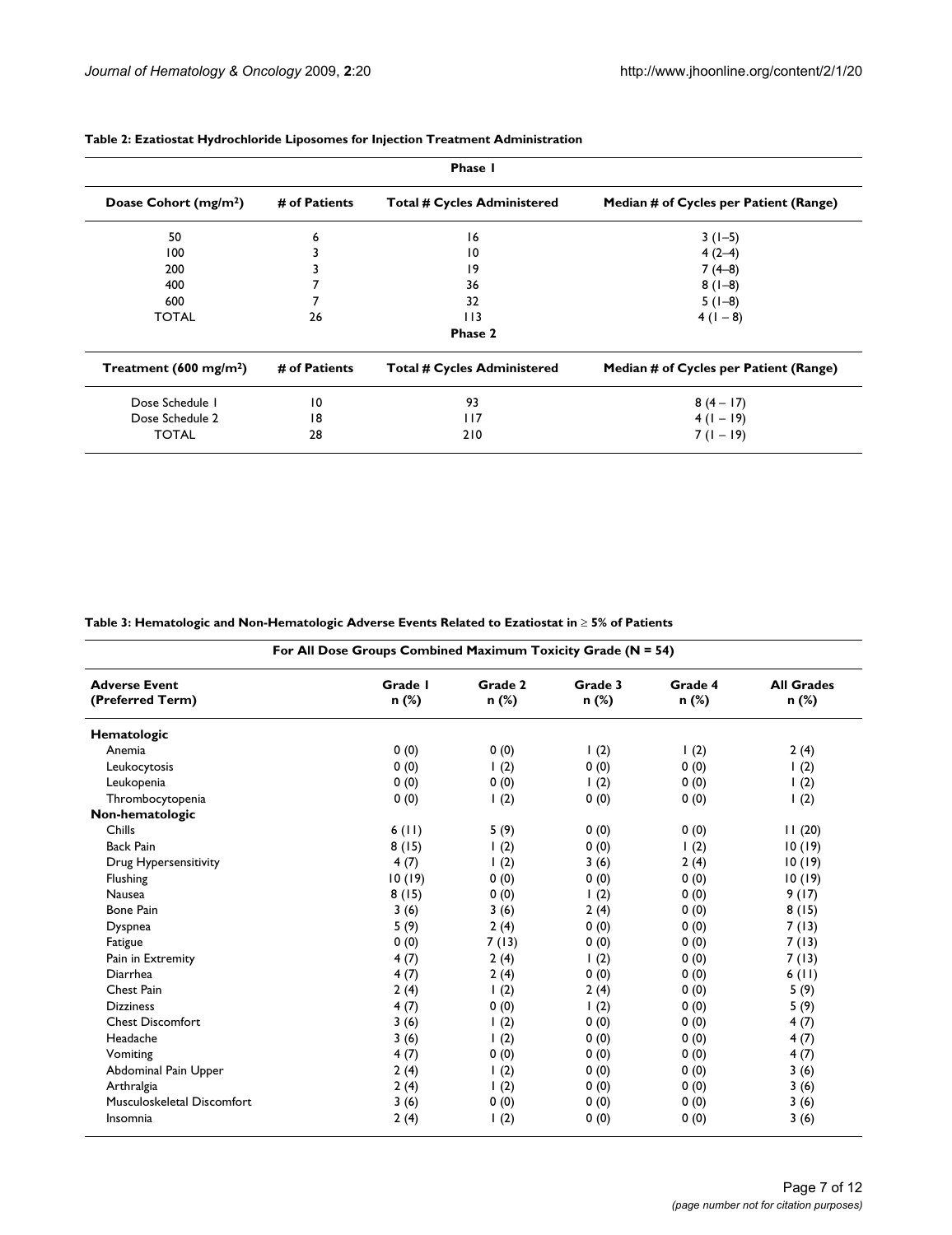increased from 100 mg/m<sup>2</sup> to 200 mg/m<sup>2</sup> in the third treatment cycle in 1 patient, and increased from 200 mg/  $m<sup>2</sup>$  to 400 mg/m<sup>2</sup> in the fourth treatment cycle in another patient.

In phase 2a, 10 patients were treated on dose schedule 1 and 18 patients on dose schedule 2. The median number of treatment cycles received per patient was 8 (range 4– 17) on dose schedule 1 and 4 (range 1–19) on dose schedule 2 for a median of 7 (range 1–19) cycles per patient in phase 2a. A total of 1345 doses were administered (Table 2).

#### *Safety*

Ezatiostat-related hematologic adverse events were uncommon with 1 patient each (2% each) for grade 4 anemia, grade 3 anemia, grade 3 leukopenia, grade 2 leukocytosis, and grade 2 thrombocytopenia (Table 3).

The most common ezatiostat related non-hematologic AEs of all grades experienced by  $\geq 10\%$  of the patients (n = 54) were: chills (20%), drug hypersensitivity (19%), back pain (19%), flushing (19%), nausea (17%), bone pain (15%), fatigue (13%), pain in extremity (13%), dyspnea (13%), and diarrhea (11%) (Table 3). These events were mostly grade 1 to grade 2 and were related to acute infusion hypersensitivity reactions due to the liposomal formulation, a known side effect of liposomal drugs. Hypersensitivity reactions to the liposomal formulation of ezatiostat, in some cases, were ameliorated or prevented by use of a slower infusion rate for ezatiostat and the prophylactic administration of low-dose dexamethasone, antihistamines, and an  $H<sub>2</sub>$  blocker. No DLTs were observed.

In phase 1, across all dose levels, a total of 39 serious adverse events (SAEs) were reported in 14 (54%) patients; 30 SAEs were unrelated to ezatiostat and 9 were ezatiostat treatment-related (anemia [n = 1], myocardial ischemia [n  $= 1$ ], drug hypersensitivity  $[n = 3]$ , cellulitis  $[n = 1]$ , bone pain  $[n = 2]$ , and pulmonary hemorrhage  $[n = 1]$ ). In phase 2a, a total of 14 SAEs were reported in 10 patients (36%) in both dose schedules combined. Three events were ezatiostat treatment-related (anaphylactic reaction  $[n = 1]$  and drug hypersensitivity  $[n = 2]$ .

In phase 1, treatment with ezatiostat was discontinued due to AEs in 6 patients: 2 (33%) patients at the 50 mg/  $m<sup>2</sup>$  dose level, 2 (27%) patients at the 400 mg/m<sup>2</sup> dose level and 2 (27%) patients at the 600 mg/m2 dose level. Four (15%) of the discontinuations were considered to be related to ezatiostat; 2 patients at the 50 mg/m2 dose level, 1 patient at the 400 mg/m2 dose level, and 1 patient at the 600 mg/m2 dose level. In phase 2a, 2 patients (20%) on dose schedule 1 and 6 patients (33%) on dose schedule 2 were discontinued due to an AE.

No treatment-related deaths were reported in this study. Of the 12 deaths reported as unrelated to study treatment in phase 1, five were related to MDS and 6 were due to other causes. In phase 2a, no deaths were reported in the cohort on dose schedule 2; however, 2 deaths were reported in the cohort on dose schedule 1. These deaths were neither treatment-related nor due to MDS. Overall treatment-emergent adverse events for the study are shown in Table 4.

#### *Pharmacokinetics*

The pharmacokinetic model for ezatiostat and its metabolites (Figure 2) was derived from the concentrations of ezatiostat and its metabolites in blood of patients administered intravenous ezatiostat. Ezatiostat undergoes deesterification to both TLK235 and TLK236. TLK235 and TLK236 undergo further de-esterification to TLK117. Pharmacokinetic parameters were estimated and derived for TLK199, TLK236 and TLK117. The ezatiostat elimination half life is 0.20 hours, an AUC/dose of 0.008 hours/ L and a distribution half-life of 0.03 hours. The active metabolite TLK236 has a half-life of 2.65 hours, with an AUC/dose of 0.341 hours/L; the metabolite TLK117 has a half-life of 0.24–0.60 hours with an AUC/dose of 0.0116 hours/L. The data presented fit well with the proposed pharmacokinetic model. This pharmacokinetic population model will be further tested with ongoing patient data collection and future studies which will further refine the proposed model of pharmacokinetic parameters of ezatiostat and its metabolites, TLK236 and TLK177.

### *Efficacy*

Twelve (28%) patients had clinically significant improvement in at least 1 or more cell lineages in efficacy evaluable patients. The longest duration of therapy was 17 cycles on dose schedule 1 and 19 cycles in dose schedule 2 (Table 2). Clinically significant improvement was observed across all MDS FAB subtypes and in all blood cell lineages, including trilineage response in 4 of 16 patients (25%) with 3-cell line cytopenia, bilineage response in 1 of 13 patients (8%) with 2-cell line cytopenia, and unilineage response in 7 of 14 patients (50%) with single-cell line cytopenia meeting the MDS objective response criteria for HI (Table 5). Nine of 38 (24%) patients with low hematocrit/hemoglobin (anemia) had HI-E, 11 of 26 (42%) patients with WBC/ANC cytopenia had HI-N, and 12 of 24 (50%) patients with platelet cytopenia had HI-P. Patients experienced decreased RBC and platelet transfusion requirements, and in some cases leading to transfusion independence.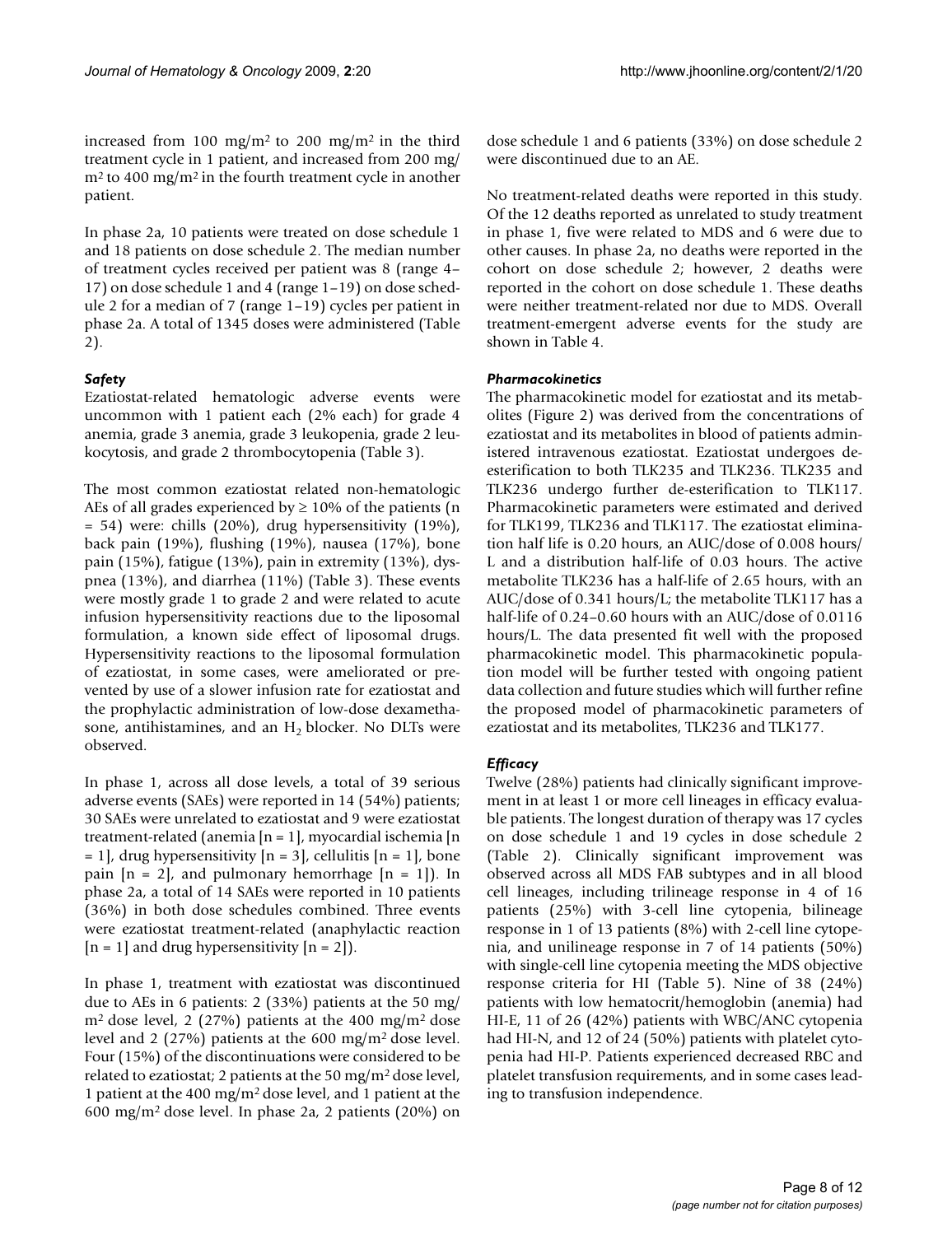| For All Dose Groups Combined Maximum Toxicity Grade (N = 54) |                  |                  |                  |                  |                       |
|--------------------------------------------------------------|------------------|------------------|------------------|------------------|-----------------------|
| <b>Adverse Event</b><br>(Preferred Term)                     | Grade I<br>n (%) | Grade 2<br>n (%) | Grade 3<br>n (%) | Grade 4<br>n (%) | <b>Total</b><br>n (%) |
| Hematologic                                                  |                  |                  |                  |                  |                       |
| Anemia                                                       | 0(0)             | 3(5.6)           | 11(20.4)         | 4(7.4)           | 18(33.3)              |
| Thrombocytopenia                                             | 0(0)             | 1(1.9)           | 2(3.7)           | 5(9.3)           | 8(14.8)               |
| Neutropenia                                                  | 0(0)             | 1(1.9)           | 1(1.9)           | 5(9.3)           | 7(13.0)               |
| Febrile Neutropenia                                          | 0(0)             | 1(1.9)           | 4(7.4)           | 0(0)             | 5(9.3)                |
| Leukopenia                                                   | 0(0)             | 0(0)             | 2(3.7)           | 1(1.9)           | 3(5.6)                |
| Non-Hematologic                                              |                  |                  |                  |                  |                       |
| Diarrhea                                                     | 13(24.1)         | 6(11.1)          | 3(5.6)           | 0(0)             | 22(40.7)              |
| Nausea                                                       | 15(27.8)         | 3(5.6)           | 1(1.9)           | 0(0)             | 19(35.2)              |
| Fatigue                                                      | 2(3.7)           | 14 (25.9)        | 1(1.9)           | 0(0)             | 17(31.5)              |
| <b>Back Pain</b>                                             | 11(20.4)         | 3(5.6)           | 0(0)             | 1(1.9)           | 15(27.8)              |
| <b>Bone Pain</b>                                             | 6(11.1)          | 5(9.3)           | 3(5.6)           | 0(0)             | 14(25.9)              |
| Headache                                                     | 10(18.5)         | 4(7.4)           | 0(0)             | 0(0)             | 14(25.9)              |
| Pain in Extremity                                            | 9(16.7)          | 4(7.4)           | 1(1.9)           | 0(0)             | 14(25.9)              |
| Chills                                                       | 7(13.0)          | 6(11.1)          | 0(0)             | 0(0)             | 13(24.1)              |
| Vomiting                                                     | 11(20.4)         | 2(3.7)           | 0(0)             | 0(0)             | 13(24.1)              |
| Drug Hypersensitivity                                        | 5(9.3)           | 1(1.9)           | 4(7.4)           | 2(3.7)           | 12(22.2)              |
| Pyrexia                                                      | 11(20.4)         | 0(0)             | 0(0)             | 0(0)             | 11(20.4)              |
| Flushing                                                     | 10(18.5)         | 0(0)             | 0(0)             | 0(0)             | 10(18.5)              |
| Insomnia                                                     | 7(13.0)          | 2(3.7)           | 0(0)             | 0(0)             | 9(16.7)               |
| Oedema Peripheral                                            | 7(13.0)          | 2(3.7)           | 0(0)             | 0(0)             | 9(16.7)               |
| Constipation                                                 | 3(5.6)           | 5(9.3)           | 0(0)             | 0(0)             | 8(14.8)               |
| Chest Pain                                                   | 3(5.6)           | 2(3.7)           | 2(3.7)           | 1(1.9)           | 8(14.8)               |
| Cough                                                        | 5(9.3)           | 2(3.7)           | 1(1.9)           | 0(0)             | 8(14.8)               |
| <b>Dizziness</b>                                             | 7(13.0)          | 0(0)             | 1(1.9)           | 0(0)             | 8(14.8)               |
| Dyspnoea                                                     | 5(9.3)           | 2(3.7)           | 0(0)             | 1(1.9)           | 8(14.8)               |
| Arthralgia                                                   | 3(5.6)           | 3(5.6)           | 1(1.9)           | 0(0)             | 7(13.0)               |
| Asthenia                                                     | 4(7.4)           | 3(5.6)           | 0(0)             | 0(0)             | 7(13.0)               |
| Contusion                                                    | 7(13.0)          | 0(0)             | 0(0)             | 0(0)             | 7(13.0)               |
| Decreased Appetite                                           | 4(7.4)           | 2(3.7)           | 1(1.9)           | 0(0)             | 7(13.0)               |
| Dry Mouth                                                    | 5(9.3)           | 1(1.9)           | 0(0)             | 0(0)             | 6(11.1)               |
| Epistaxis                                                    | 5(9.3)           | 0(0)             | 1(1.9)           | 0(0)             | 6(11.1)               |
| Tachycardia                                                  | 5(9.3)           | 1(1.9)           | 0(0)             | 0(0)             | 6(11.1)               |
| Anorexia                                                     | 3(5.6)           | 1(1.9)           | 1(1.9)           | 0(0)             | 5(9.3)                |
| <b>Chest Discomfort</b>                                      | 4(7.4)           | 1(1.9)           | 0(0)             | 0(0)             | 5(9.3)                |
| Dyspepsia                                                    | 4(7.4)           | 1(1.9)           | 0(0)             | 0(0)             | 5(9.3)                |
| Dyspnoea Exertional                                          | 1(1.9)           | 4(7.4)           | 0(0)             | 0(0)             | 5(9.3)                |
| Ecchymosis                                                   | 5(9.3)           | 0(0)             | 0(0)             | 0(0)             | 5(9.3)                |
| Musculoskeletal Discomfort                                   | 5(9.3)           | 0(0)             | 0(0)             | 0(0)             | 5(9.3)                |
| Somnolence                                                   | 4(7.4)           | 0(0)             | 1(1.9)           | 0(0)             | 5(9.3)                |

#### **Table 4: Overall Hematologic and Non-Hematologic Treatment-Emergent Adverse Events in** t **5% of Patients**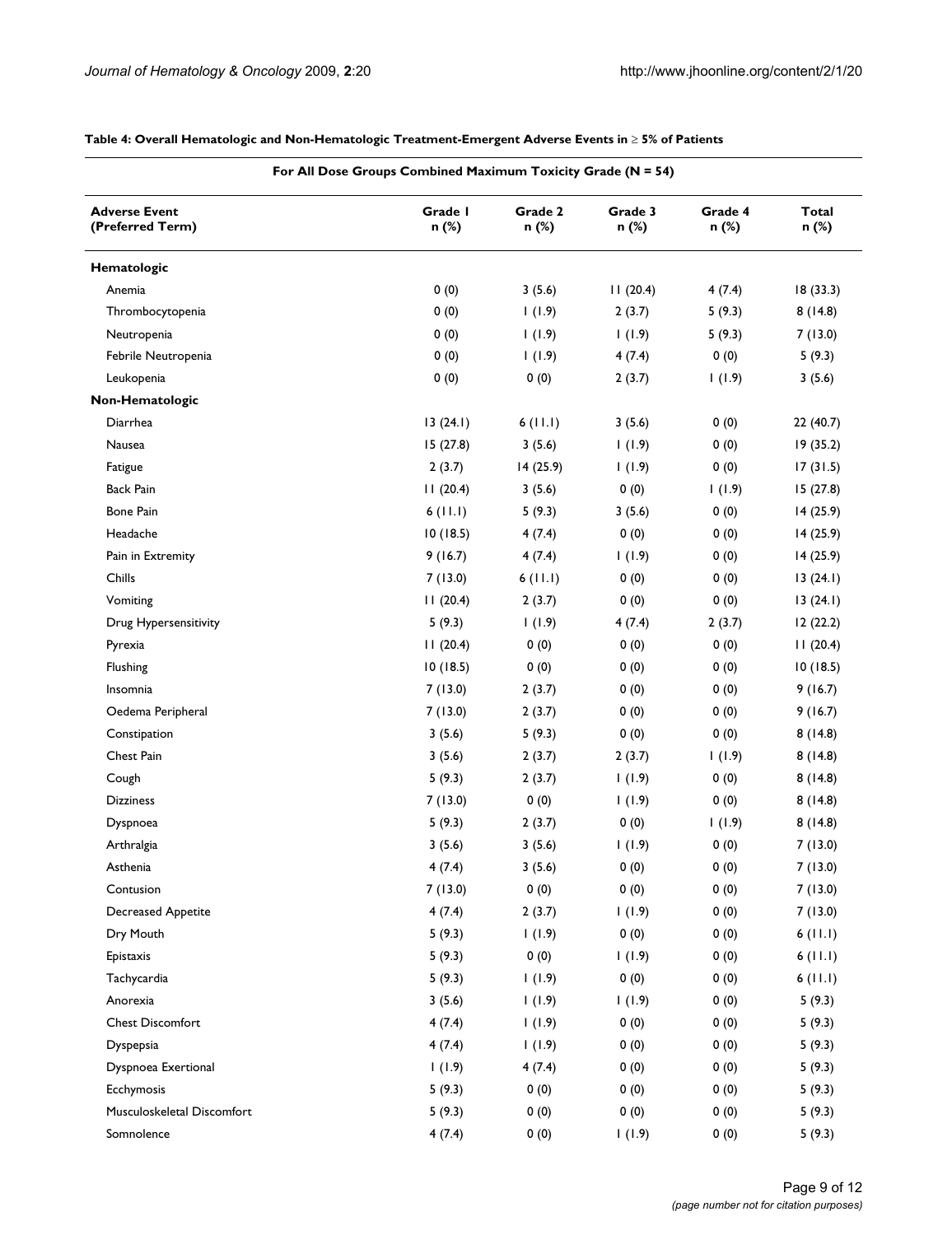| Table 4: Overall Hematologic and Non-Hematologic Treatment-Emergent Adverse Events in $\geq$ 5% of Patients (Continued) |  |  |
|-------------------------------------------------------------------------------------------------------------------------|--|--|
|-------------------------------------------------------------------------------------------------------------------------|--|--|

| Urinary Tract Infection           | 1(1.9) | 4(7.4) | 0(0)   | 0(0)   | 5(9.3) |
|-----------------------------------|--------|--------|--------|--------|--------|
| Abdominal Pain Upper              | 2(3.7) | 2(3.7) | 0(0)   | 0(0)   | 4(7.4) |
| Depression                        | 3(5.6) | 1(1.9) | 0(0)   | 0(0)   | 4(7.4) |
| Dry Skin                          | 4(7.4) | 0(0)   | 0(0)   | 0(0)   | 4(7.4) |
| Infusion Site Bruising            | 4(7.4) | 0(0)   | 0(0)   | 0(0)   | 4(7.4) |
| Infusion Site Reaction            | 3(5.6) | 0(0)   | 1(1.9) | 0(0)   | 4(7.4) |
| Neck Pain                         | 3(5.6) | 0(0)   | 1(1.9) | 0(0)   | 4(7.4) |
| Pneumonia                         | 1(1.9) | 1(1.9) | 2(3.7) | 0(0)   | 4(7.4) |
| Pruritus                          | 4(7.4) | 0(0)   | 0(0)   | 0(0)   | 4(7.4) |
| Rash                              | 4(7.4) | 0(0)   | 0(0)   | 0(0)   | 4(7.4) |
| Anxiety                           | 2(3.7) | 1(1.9) | 0(0)   | 0(0)   | 3(5.6) |
| Conjunctival Hemorrhage           | 3(5.6) | 0(0)   | 0(0)   | 0(0)   | 3(5.6) |
| Dehydration                       | 1(1.9) | 0(0)   | 1(1.9) | 1(1.9) | 3(5.6) |
| Dysgeusia                         | 3(5.6) | 0(0)   | 0(0)   | 0(0)   | 3(5.6) |
| Hematuria                         | 2(3.7) | 0(0)   | 1(1.9) | 0(0)   | 3(5.6) |
| Hyperhidrosis                     | 2(3.7) | 0(0)   | 1(1.9) | 0(0)   | 3(5.6) |
| Hypertension                      | 1(1.9) | 2(3.7) | 0(0)   | 0(0)   | 3(5.6) |
| Hypokalemia                       | 2(3.7) | 0(0)   | 1(1.9) | 0(0)   | 3(5.6) |
| Hypotension                       | 1(1.9) | 1(1.9) | 1(1.9) | 0(0)   | 3(5.6) |
| Infusion Site Erythema            | 2(3.7) | (1.9)  | 0(0)   | 0(0)   | 3(5.6) |
| Infusion Site Pain                | 3(5.6) | 0(0)   | 0(0)   | 0(0)   | 3(5.6) |
| Lung Infiltration                 | 1(1.9) | 1(1.9) | 0(0)   | 1(1.9) | 3(5.6) |
| Mouth Ulceration                  | 3(5.6) | 0(0)   | 0(0)   | 0(0)   | 3(5.6) |
| <b>Musculoskeletal Stiffness</b>  | 2(3.7) | 1(1.9) | 0(0)   | 0(0)   | 3(5.6) |
| Oedema                            | 2(3.7) | 0(0)   | 1(1.9) | 0(0)   | 3(5.6) |
| Pharyngolaryngeal Pain            | 2(3.7) | 1(1.9) | 0(0)   | 0(0)   | 3(5.6) |
| Upper Respiratory Tract Infection | 1(1.9) | 2(3.7) | 0(0)   | 0(0)   | 3(5.6) |
| Vision Blurred                    | 2(3.7) | 1(1.9) | 0(0)   | 0(0)   | 3(5.6) |

#### **Discussion**

This phase 1-2a study was the first clinical study of ezatiostat hydrochloride liposomes for injection in patients with all FAB classification types of MDS.

In phase 1, patients with MDS were administered ezatiostat at doses up to 600 mg/m2 IV daily for 5 days. Adverse events were generally mild to moderate in grade, with relatively few serious events reported. No DLTs were observed; therefore, the MTD was not obtained. The optimal biologic dose was determined to be 600 mg/m2 and was administered on 2 schedules during phase 2a: 600 mg/m2 IV on days 1 to 5 or on days 1 to 3 of a 21-day treatment cycle. Both dose schedules were well tolerated and hematologic improvement responses were observed on both schedules.

Hematologic improvement, including bilineage or trilineage responses, by IWG (2000) criteria was observed across all FAB subtypes of MDS, IPSS risk and in normal and abnormal karyotypes. Hematologic improvement was observed in patients who had failed or progressed following a range of prior therapies and supportive care regimens. Reduction of transfusion requirements or transfusion independence was reported in some cases. Improvements in bone marrow maturation and cellularity were also observed.

#### **Conclusion**

In conclusion, further clinical investigation of ezatiostat treatment in patients with MDS is supported by the tolerability and hematologic improvement responses in all 3 cell lineages seen with intravenous ezatiostat, including independence or reduction of RBC and platelet transfu-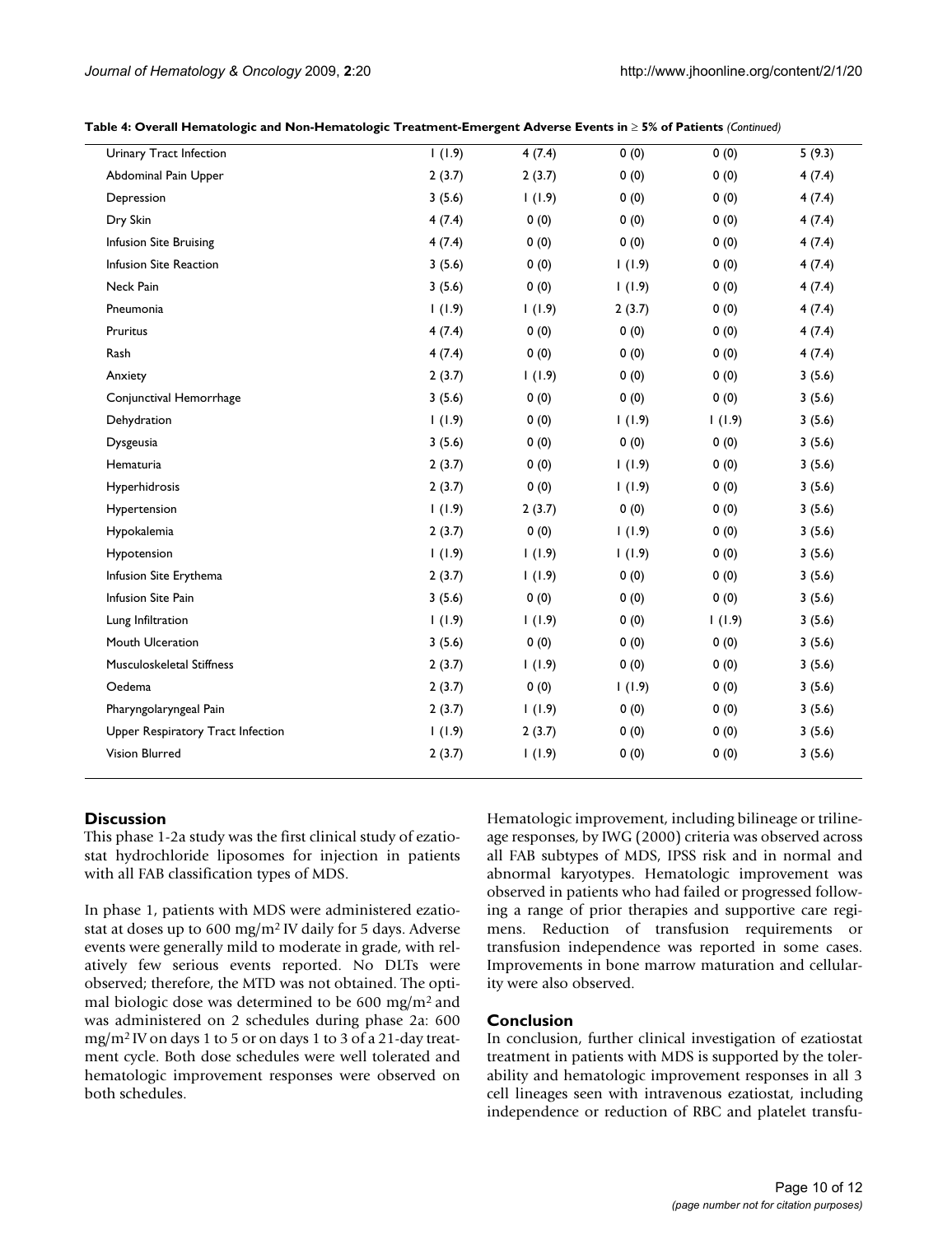#### **Table 5: Efficacy**

|                               |                                                       | Hematologic Improvement Response Rate (IWG 2000)                      |                                                                                                               |                       |
|-------------------------------|-------------------------------------------------------|-----------------------------------------------------------------------|---------------------------------------------------------------------------------------------------------------|-----------------------|
|                               | <b>Baseline Cell-Line Cytopenia</b>                   |                                                                       | n (%)                                                                                                         |                       |
|                               | Trilineage<br>4/16(25)<br><b>Bilineage</b><br>1/13(8) |                                                                       |                                                                                                               |                       |
|                               |                                                       |                                                                       |                                                                                                               |                       |
| Unilineage                    |                                                       |                                                                       | 7/14 (50)                                                                                                     |                       |
|                               |                                                       | Hematologic Responses by Cell-Line Cytopenia (IWG 2000)               |                                                                                                               |                       |
|                               | <b>Number of Patients</b>                             | <b>Major Response</b>                                                 | <b>Minor Response</b>                                                                                         | <b>Total Response</b> |
|                               |                                                       | n (%)                                                                 | n (%)                                                                                                         | n (%)                 |
| HI-E                          | 38                                                    | 5(13)                                                                 | 4(11)                                                                                                         | 9 (24)                |
| HI-N                          | 26                                                    | 9(35)                                                                 | 2(8)                                                                                                          | 11(42)                |
| HI-P                          | 24                                                    | 4(17)                                                                 | 8(33)                                                                                                         | 12(50)                |
|                               |                                                       |                                                                       | Hematologic Improvement (HI) Response by Patient Demographics & MDS Disease Characteristics                   |                       |
|                               |                                                       | <b>HI-E Response</b>                                                  | <b>HI-N Response</b>                                                                                          | <b>HI-P Response</b>  |
|                               |                                                       | n (%)                                                                 | n (%)                                                                                                         | n (%)                 |
| <b>Number of Patients (%)</b> |                                                       | 9/38(24)                                                              | 11/26(42)                                                                                                     | 12/24(50)             |
| Gender                        |                                                       |                                                                       |                                                                                                               |                       |
| Female                        |                                                       | 2/13(15)                                                              | 3/8(38)                                                                                                       | 3/9(33)               |
| Male                          |                                                       | 7/25(28)                                                              | 8/18(44)                                                                                                      | 9/15(60)              |
| <b>Baseline FAB</b>           |                                                       |                                                                       |                                                                                                               |                       |
| <b>RA</b>                     |                                                       | 6/20(30)                                                              | 5/12(42)                                                                                                      | 7/11(64)              |
| <b>RARS</b>                   |                                                       | $1/6$ (17)                                                            | 2/4(50)                                                                                                       | 1/1(100)              |
| <b>RAEB</b>                   |                                                       | 2/8(25)                                                               | 4/7(57)                                                                                                       | 3/7(43)               |
| RAEB-t                        |                                                       | 0/3(0)                                                                | 0/3(0)                                                                                                        | 0/3(0)                |
| <b>CMML</b>                   |                                                       | 0/1(0)                                                                | 0                                                                                                             | 0/1(0)                |
| Unknown                       |                                                       | 0                                                                     | 0                                                                                                             | 1/1(100)              |
| <b>Baseline Karyotype</b>     |                                                       |                                                                       |                                                                                                               |                       |
| Normal                        |                                                       | 3/20(15)                                                              | 6/16(38)                                                                                                      | 5/14(36)              |
| Abnormal                      |                                                       | 6/18(33)                                                              | 5/10(50)                                                                                                      | 7/10(70)              |
|                               |                                                       | Transfusion Requirements and Clinical Symptoms Improvement (IWG 2000) |                                                                                                               |                       |
|                               |                                                       |                                                                       | Phase I: Comparison of Decreased Transfusion Requirements and Clinical Symptoms Improvement                   |                       |
|                               |                                                       |                                                                       | <b>All Dose Levels Combined</b><br>n (%)                                                                      |                       |
|                               | 50% Decreased Transfusion Requirements                |                                                                       | 3/15(20)                                                                                                      |                       |
|                               | Clinical Symptoms Improvement                         |                                                                       | 7/21(33)                                                                                                      |                       |
|                               |                                                       |                                                                       | Phase 2a: Comparison of Decreased Transfusion Requirements and Clinical Symptoms Improvement by Dose Schedule |                       |
|                               |                                                       | Dose Schedule   Days 1-5 of 21-                                       | Dose Schedule 2 Days 1-3 of 21-                                                                               | Total                 |
|                               |                                                       | <b>Day Treatment Cycle</b><br>n (%)                                   | Day Treatment Cycle<br>n (%)                                                                                  | n (%)                 |
|                               | 50% Decreased Transfusion Requirements                | 1/5(20)                                                               | 1/11(9)                                                                                                       | 2/16(13)              |

Abbreviations: RA, refractory anemia; RARS, refractory anemia with ringed sideroblasts; RAEB, refractory anemia with excess blasts; RAEB-t, refractory anemia with excess blasts in transformation; CMML, chronic myelomonocytic leukemia; IWG, International Working Group.

Clinical Symptoms Improvement 9/10 (90) 3/12 (25) 12/22 (55)